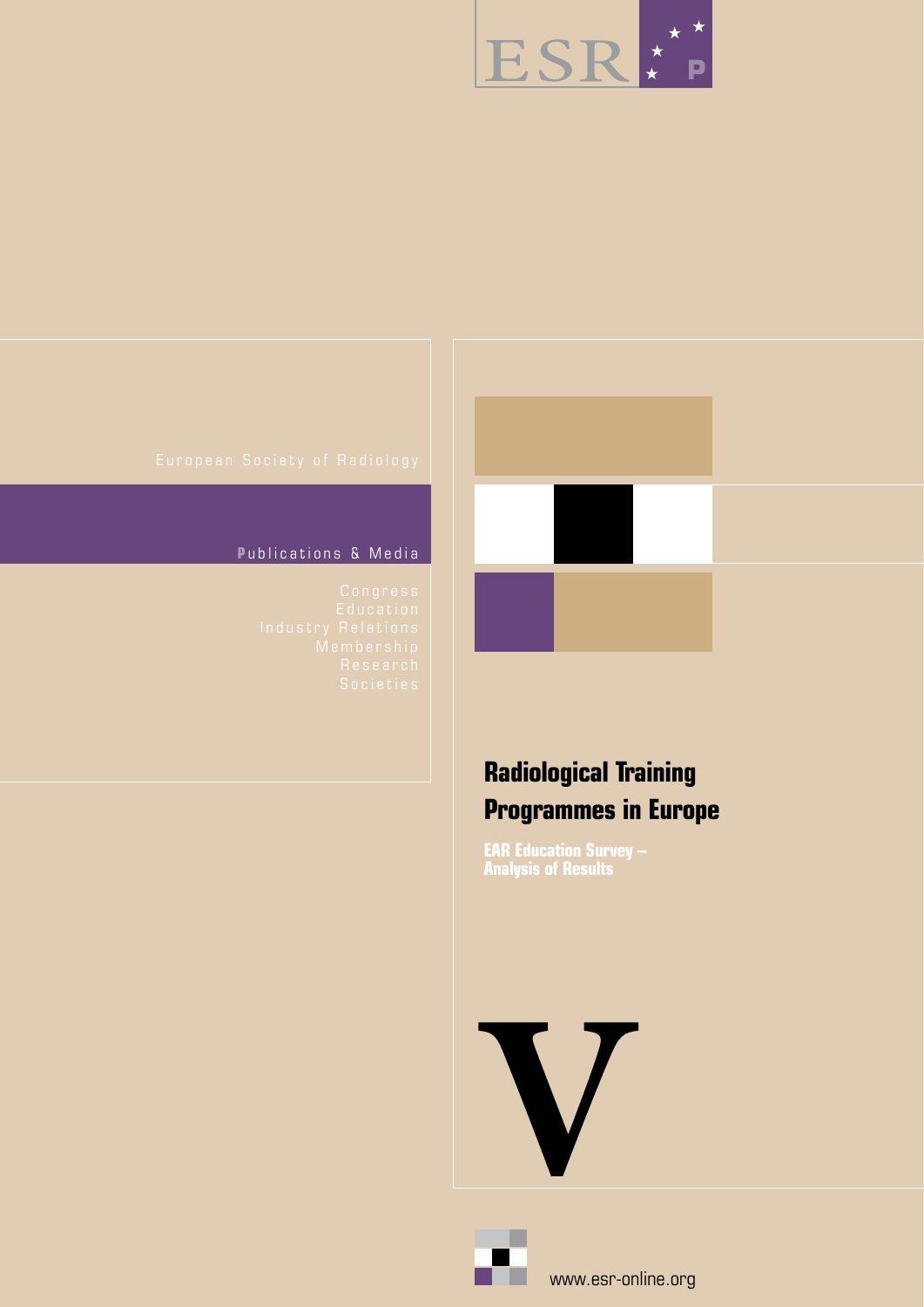

#### **ESR Board December 05– March 07**

**ESR President** Nicholas Gourtsoyiannis, Iraklion/GR

**ESR Vice President** Antonio Chiesa, Brescia/IT

**ESR Secretary General** Guy Frija, Paris/FR

**ESR Treasurer** Borut Marincek, Zurich/CH

#### **Members:**

Andreas Adam, London/UK Albert L. Baert, Leuven/BE José I. Bilbao, Pamplona/ES Lorenzo Bonomo, Rome/IT Éamann Breatnach, Dublin/IE Christian J. Herold, Vienna/AT Gabriel P. Krestin, Rotterdam/NL Josef Lissner, Munich/DE Iain W. McCall, Shropshire/UK Yves Menu, Le Kremlin-Bicêtre/FR András Palkó, Szeged/HU Maximilian F. Reiser, Munich/DE Bruno Silberman, Paris/FR Malgorzata Szczerbo-Trojanowska, Lublin/PL

# Table of Contents

| 1 |
|---|
| 2 |
|   |
| 2 |
| 5 |
| 2 |
| 6 |
|   |
| 3 |
| 7 |
| 3 |
| 8 |
| 3 |
| 9 |
| 3 |
|   |

Digital print Reissued from November 2005

#### **ESR/EAR OFFICE**

Neutorgasse 9/2a / AT-1010 Vienna, Austria Tel +43 1 533 40 64–33 / Fax +43 1 533 40 64–448 office@ear-online.org www.ear-online.org

#### **© all rights reserved by the EUROPEAN SOCIETY OF RADIOLOGY (ESR)**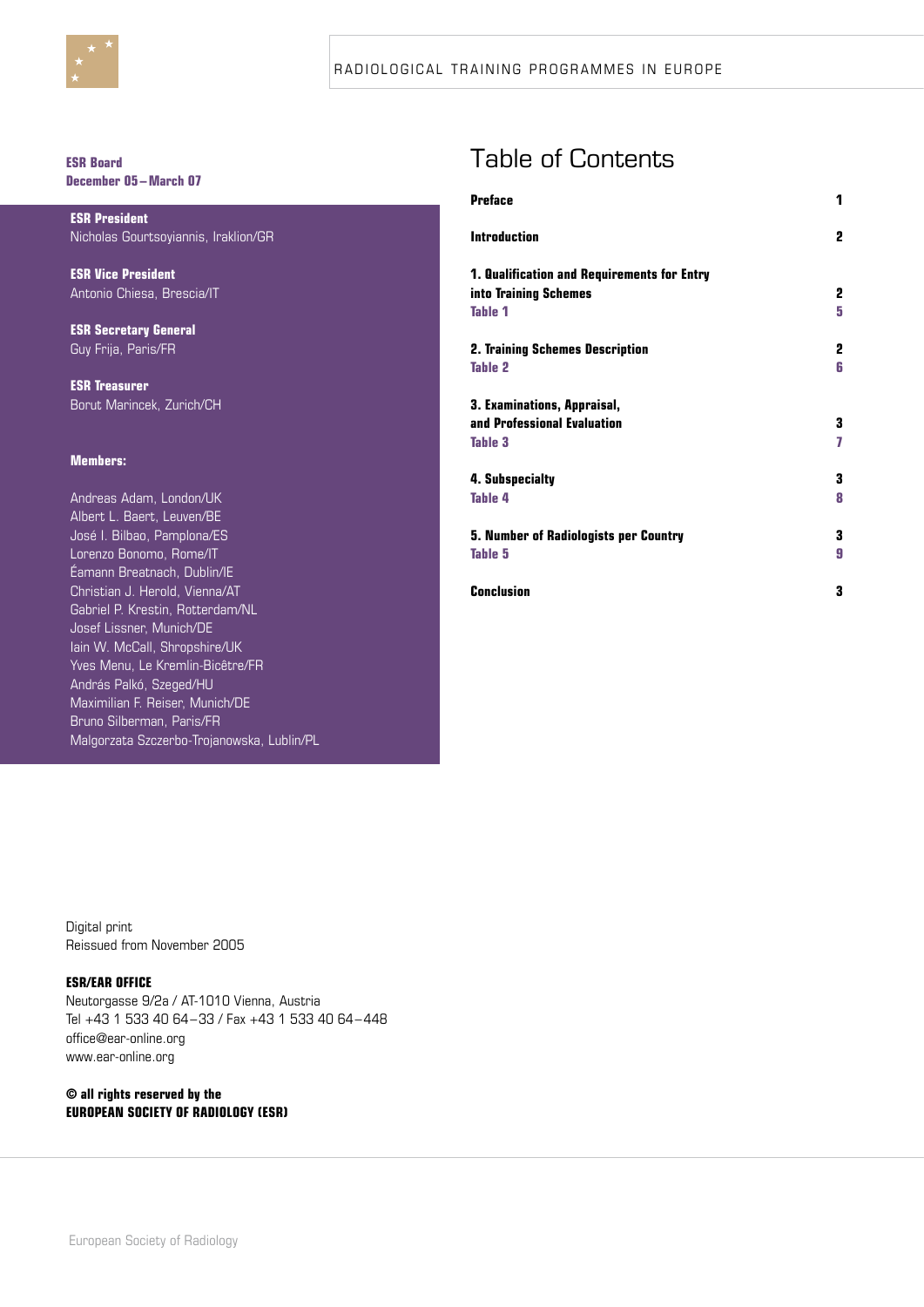

# Preface

The European Association of Radiology (EAR) has embraced the ambition to create a dynamic environmental infrastructure to promote excellence in radiology throughout Europe. Two of the main challenges in this regard is providing high standards in training curricula and facilities, and facilitating the great efforts made by National Societies and training centres to reach these standards.

The European Training Assessment Programme (ETAP) has been in existence for three years; a certain number of teaching centres have been visited. Through these visits we start getting a picture of training around Europe; however, our impressions remain incomplete until a substantially greater number of centres have been visited. The initial review indicates that there is general enthusiasm for developing high-quality training programmes. There are, however, a number of structural variations in the delivery of training. The resources available to different training centres do also vary quite significantly. Also the length of training differs from one country to the other. At present, the structure of training seems to conform to the EAR/UEMS European Training Curriculum in only a small number of training centres. Structured lecture programmes to cover the curriculum are provided in a few countries. Log-books do not seem to be in common usage. Appraisal is undertaken differently according to the respective countries. There are no formal appraisal systems in some countries. National examination is not established everywhere. In addition, the overall management of the respective training programme differs from country to country. Apart from that subspecialty training is very variable.

The EAR Executive Bureau asked the EAR Education Committee to conduct a survey among the EAR National Societies to obtain a better overview of these differences in training between the European countries. Thus a survey was done between September and December 2004. The aim was to assess the degree of harmonisation of radiological training programmes in Europe, to measure the potential deviation from the EAR/UEMS recommendations and to evaluate the training programme in every single European country. This survey was based on a questionnaire sent to all National Societies through their national delegates to the EAR Education and Professional Organisation Committees as well as the UEMS Radiological Section. The results of this survey were presented at the EAR Education Committee Meeting, EAR Executive Bureau Meeting and the EAR General Assembly in March 2005. The analysis of the survey's results is presented in this brochure.

The results demonstrated the existence of a wide spectrum of diversity in terms of requirements, training schemes, appraisal and professional evaluation between the various countries in Europe. In spite of the current deviation from the UEMS/EAR recommendations in the existing training programmes, harmonisation in training skills in Europe remains a major objective for the future.

**President**  Nicholas Gourtsoyiannis

**Vice President** Iain W. McCall

**Chairman of Education Committee** Philippe A. Grenier

#### **Executive Bureau of the European Association of Radiology, November 2005**

ESR\*P

**President** Nicholas Gourtsoyiannis

**Vice President** Iain W. McCall

**Secretary General** Guy Frija

**Treasurer** Lorenzo Bonomo

**Education** Philippe A. Grenier

**Professional Organisation** Bruno Silberman

**Research** Gabriel P. Krestin

**Subspecialties** José I. Bilbao

**National Members** András Palkó

**European Radiology** Albert L. Baert

**ECR Chairman** Antonio Chiesa

#### **EAR Education Committee 2004**

**Chairman** Philippe A. Grenier

José I. Bilbao Lorenzo Bonomo Adrian K. Dixon Nicholas Gourtsoyiannis Apostolos H. Karantanas Iain W. McCall Roberto Passariello Peter M. Pattynama Bruno Silberman Andrej Urbanik Peter Vock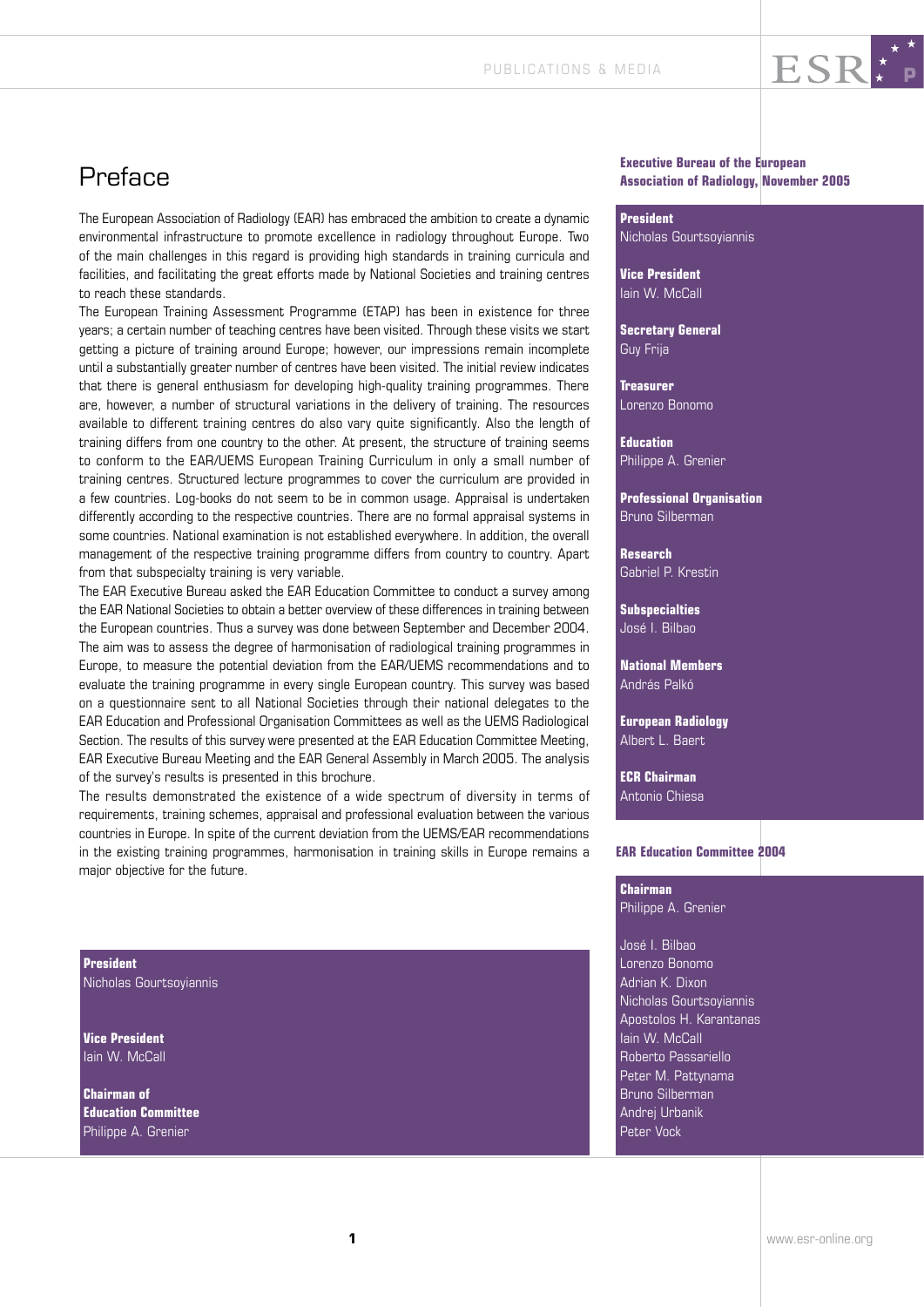

# Radiological Training Programmes in Europe EAR Education Survey – Analysis of Results 2004 – EAR Education Committee

### Introduction

The survey conducted was based on a questionnaire sent to all EAR National Societies through their national delegates to the EAR Education and Professional Organisation Committees as well as the UEMS Radiology Section.

The questionnaire included 28 questions classified into the following five main items:

- Qualification and requirements for entry into training schemes
- Training scheme description
- Examination, appraisal, and professional evaluation
- Subspecialty
- Number of radiologists per country

25 countries completed the questionnaire; however, only 24 questionnaires were assessable.

#### **1. Qualification and Requirements for Entry into Training Schemes (Table 1, P. 5)**

In 23 countries it is necessary to be certified as a medical doctor before being authorised to start radiology training. In France, the final certification (medical thesis) may be obtained at the end of radiological training.

Passing a national examination before starting the training programme is requested in 12 countries. Local (university) examinations for the selection of candidates before the entry into training programmes are organised in six countries.

In 17 countries the selection of the candidates for the entry into radiological training is also (or only) based on an interview.

While in 14 countries training in a clinical discipline (as an intern) is a prerequisite for being allowed to start radiology training, in three countries (France, Germany and Hungary) it is postponed and included in the five-year training programme.

#### **2. Training Scheme Description (Table 2, P. 6)**

- The length of radiological training programmes is five years in 18 countries, four years in five countries, and only two years in one country (Russia).
- Training is based on successive rotations in different sections or departments in 24 countries; the duration of these rotations varies between one and six months. In 19 countries rotations are necessary in both organ-oriented and modality-driven sections, in three countries in modality-driven sections only and in two countries in organ-oriented sections only. Certain organ-oriented sections (chest, vascular, breast, paediatric, and musculo-skeletal) are not specifically requested in five countries. Only seven countries have included nuclear medicine in their training programmes. PET has not been yet been incorporated in any radiological training programme. Radiation therapy is part of the training programme in only one country.
- 21 countries have a national radiological training curriculum; in 13 countries these curricula are very similar or identical to the recommendations outlined in the UEMS/ EAR Training Charter. A log-book is available and used by trainees in 16 countries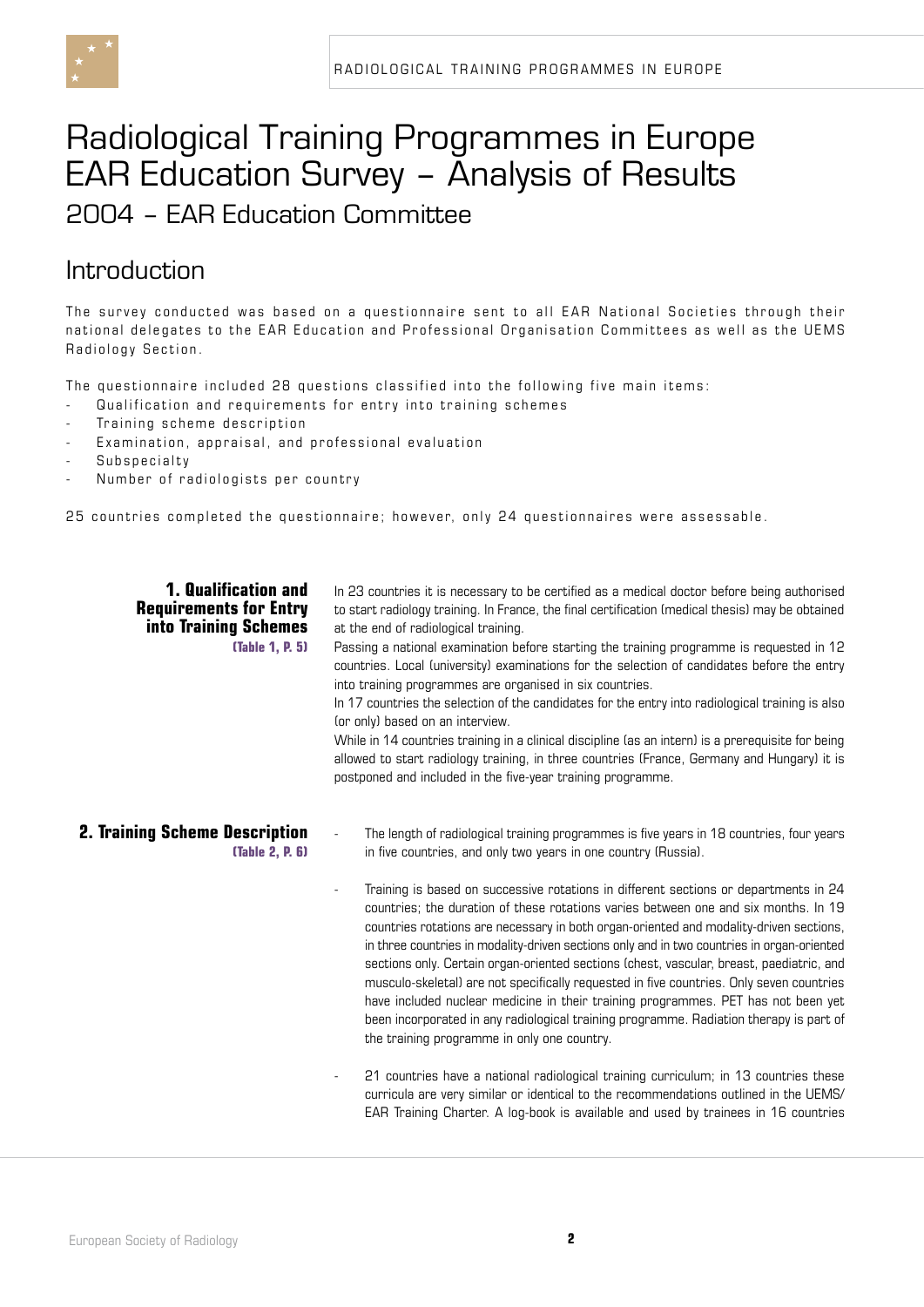and absent in 8 countries. While formal teaching is mandatory in  $18$  countries, it is not obligatory in six countries. The recommended duration of formal teaching varies between the countries from 60 to 400 hours per year.

ESR!P

- The degree of the trainees' supervision by senior radiologists during the training programme is extremely variable from one country to another. Trainees perform and report procedures always under the supervision of a senior radiologist only in five countries. They start performing and reporting procedures after variable durations of training (big difference between countries, ranging from immediately to after board examination). The permission for trainees to report and perform procedures independently is given during the second or third year of training in nine countries. Trainees start having oncall responsibilities after a variable time of training (two months to four years). There are no on-call responsibilities for trainees in four countries and a supervisor consultant is available in 16 countries.
- In 13 countries there are certain requirements to attend clinical radiology meetings; such requirements start at a variable stage (first - third year of training).

**3. Examinations, Appraisal, and Professional Evaluation (Table 3, P. 7)** Final examinations to validate the clinical programme exist in 20 countries. They are organised at a local or regional level in eight countries, and at a national level in 11 countries. There is no final examination in five countries (France, Denmark, The Netherlands, Norway and Spain). Continuous professional evaluation is organised during training in 18 countries. This continuous professional evaluation is managed by the programme director or tutor in eight countries, by regular examinations in six countries, by getting credit hours in one country, and by national report in two countries.

## **4. Subspecialty**

**(Table 4, P. 8)**

Subspecialties in radiology are officially recognised in 13 countries, and specific training programmes are available for these subspecialties in 12 countries. The number of these recognised subspecialties varies between countries from just one (neuroradiology) to all subspecialties, e.g. in the UK. The most frequently recognised subspecialties are neuroradiology and paediatric radiology. Subspecialty training starts during the fourth or fifth year of the radiological training programme or after having completed the programme. Upon completion of the training programme, there are opportunities for elective attachments and fellowships in only 16 countries. The percentage of trainees going to fellowships is extremely variable between the countries from only a few to 100 %.

**5. Number of Radiologists per Country (Table 5, P. 9)** The number of currently working radiologists differs among the countries between 60 and 250 per one million inhabitants. The percentage of radiologists in training varies from 15 to 50 %. Unfilled training places exist in 9 countries. The proportion of radiologists practising exclusively one subspecialty of radiology varies from 1 to 20 %. The ratio of radiologists practising general radiology with a special interest in one or two subspecialties ranges from 5 to 100 % (mean: around 40 %).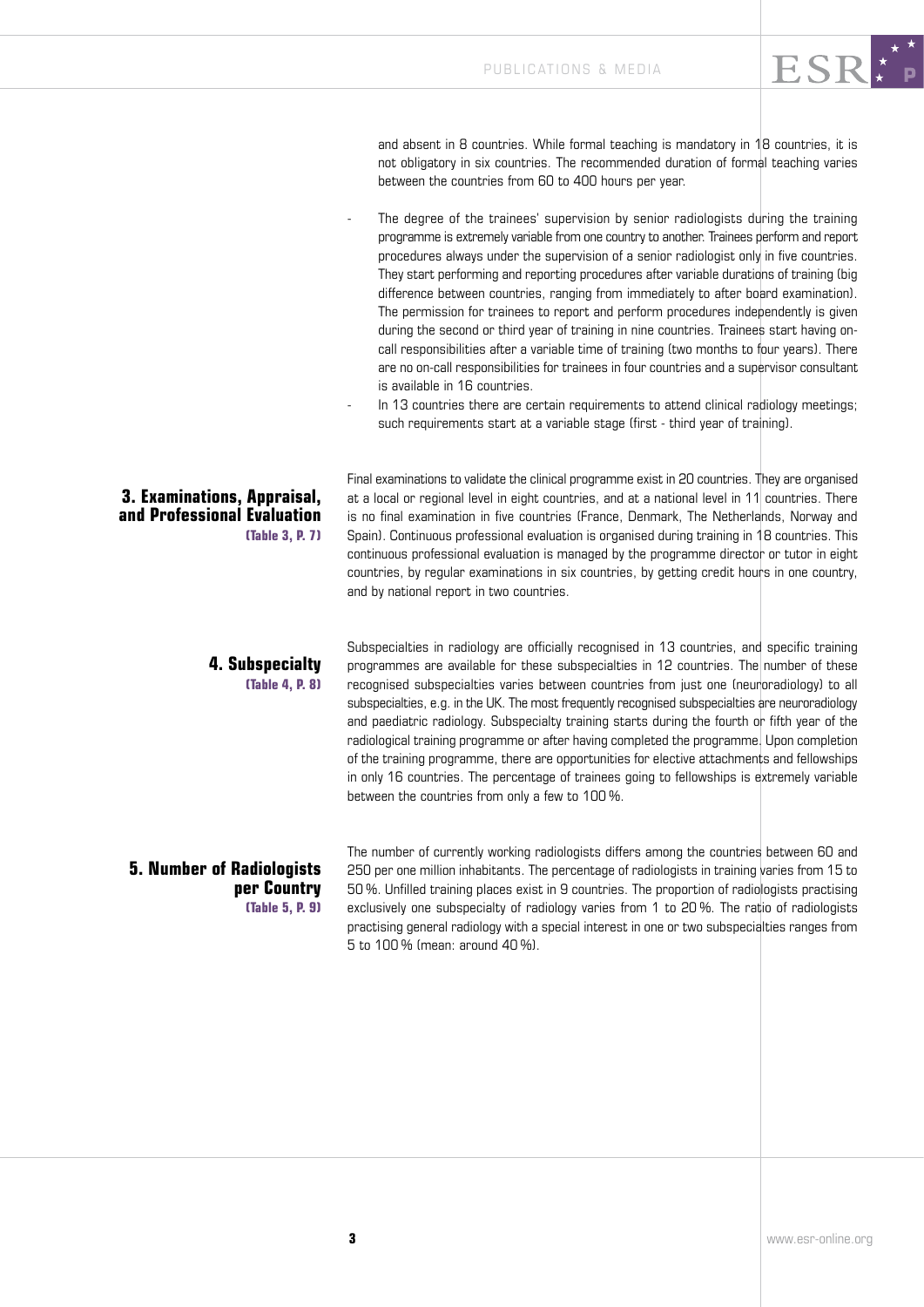

## Conclusion

**requirements, training schemes, appraisal and professional evaluation between the various countries throughout Europe. The curriculum is more or less similar to the recommendations given in the EAR/UEMS Training Charter in only 13 countries. There are also significant differences between the countries in the numbers of radiologists per one million inhabitants. Subspecialties in radiology are officially recognised in less than 50 % of the countries and subspecialty training starts at a variable level of the training programme.**

**This survey demonstrates the existence of a wide spectrum of diversity in terms of** 

**There are however some similarities, particularly regarding the duration of training (five years in the great majority of the countries). There are also similarities with regard to the format of the training programmes based on rotations in modality-driven and organ-oriented sections or departments. The great majority of the countries have a national curriculum, mandatory formal teaching and professional evaluation.** 

**In spite of the current gap between the EAR/UEMS recommendations and the existing training programmes in different European countries, harmonisation in training skills remains a very important aim for European radiology.** 

**We have to admit that the survey's methodology is not perfect and that available information has to be verified and improved through the National Societies. A new evaluation of the training programmes in Europe will be done very soon to assess the degree of improvement in harmonisation.**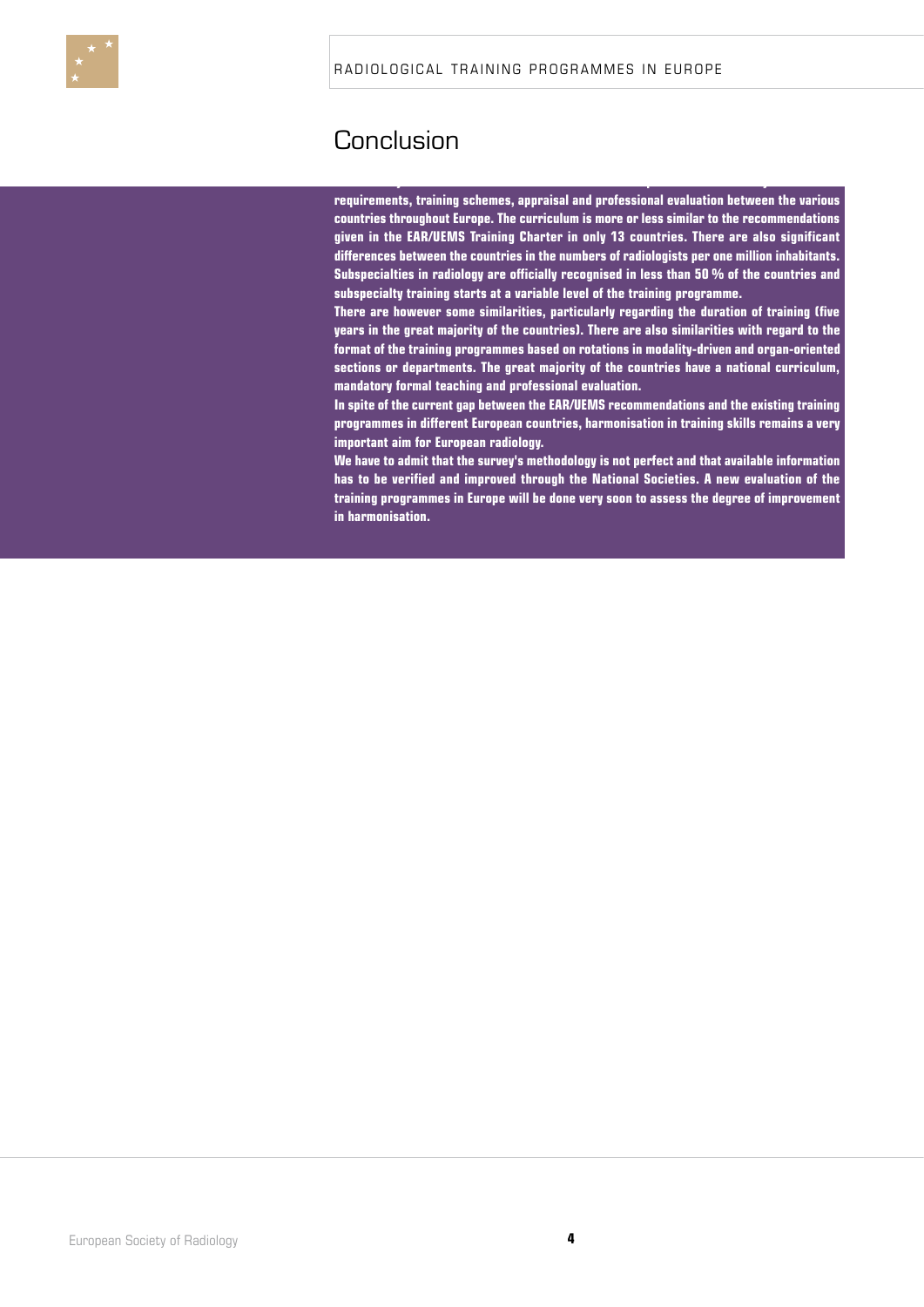| <b>List of countries</b> | <b>Certification as MD</b> | <b>National / local</b><br>examination | <b>Interview</b> | <b>Clinical training as an</b><br>intern (length) |
|--------------------------|----------------------------|----------------------------------------|------------------|---------------------------------------------------|
| <b>Austria</b>           | Yes                        | No / No                                | Yes              | N <sub>0</sub>                                    |
| <b>Belgium</b>           | Yes                        | No / Yes                               | Yes              | Yes $(1 \text{ yr})$                              |
| <b>Croatia</b>           | Yes                        | Yes / No                               | Yes              | Yes (1 yr)                                        |
| <b>Czech Republic</b>    | Yes                        | Yes / No                               | Yes              | Yes (1.5 yr)                                      |
| <b>Denmark</b>           | Yes                        | No / No                                | No               | Yes $(1.5$ yr)                                    |
| <b>Estonia</b>           | Yes                        | Yes / Yes                              | Yes              | N <sub>0</sub>                                    |
| <b>France</b>            | No                         | Yes / No                               | N <sub>0</sub>   | <b>No</b>                                         |
| Germany                  | Yes                        | Yes / Yes                              | Yes              | <b>No</b>                                         |
| <b>Greece</b>            | Yes                        | No / No                                | <b>No</b>        | <b>No</b>                                         |
| <b>Hungary</b>           | Yes                        | Yes / Yes                              | Yes              | No                                                |
| <b>Ireland</b>           | Yes                        | No / No                                | Yes              | Yes (2 yrs)                                       |
| <b>Italy</b>             | Yes                        | No / Yes                               | Yes              | <b>No</b>                                         |
| Latvia                   | Yes                        | No / No                                | Yes              | N <sub>0</sub>                                    |
| <b>Netherlands, The</b>  | Yes                        | No / No                                | Yes              | No                                                |
| <b>Norway</b>            | Yes                        | No / No                                | Yes              | N <sub>0</sub>                                    |
| <b>Poland</b>            | Yes                        | Yes / Yes                              | Yes              | Yes (3 months)                                    |
| <b>Portugal</b>          | Yes                        | Yes / No                               | N <sub>0</sub>   | Yes (15 months)                                   |
| <b>Romania</b>           | Yes                        | Yes / No                               | No               | <b>No</b>                                         |
| <b>Russia</b>            | Yes                        | No / No                                | Yes              | <b>No</b>                                         |
| <b>Slovakia</b>          | Yes                        | Yes / No                               | Yes              | Yes                                               |
| <b>Spain</b>             | Yes                        | Yes / No                               | N <sub>0</sub>   | N <sub>0</sub>                                    |
| <b>Sweden</b>            | Yes                        | Yes / No                               | N <sub>0</sub>   | <b>No</b>                                         |
| <b>Switzerland</b>       | Yes                        | No / No                                | Yes              | Yes (12 months)                                   |
| <b>UK</b>                | Yes                        | No / No                                | Yes              | Yes (2 yrs)                                       |

### **Table 1 - Qualification and Requirements for Entry into Training Schemes**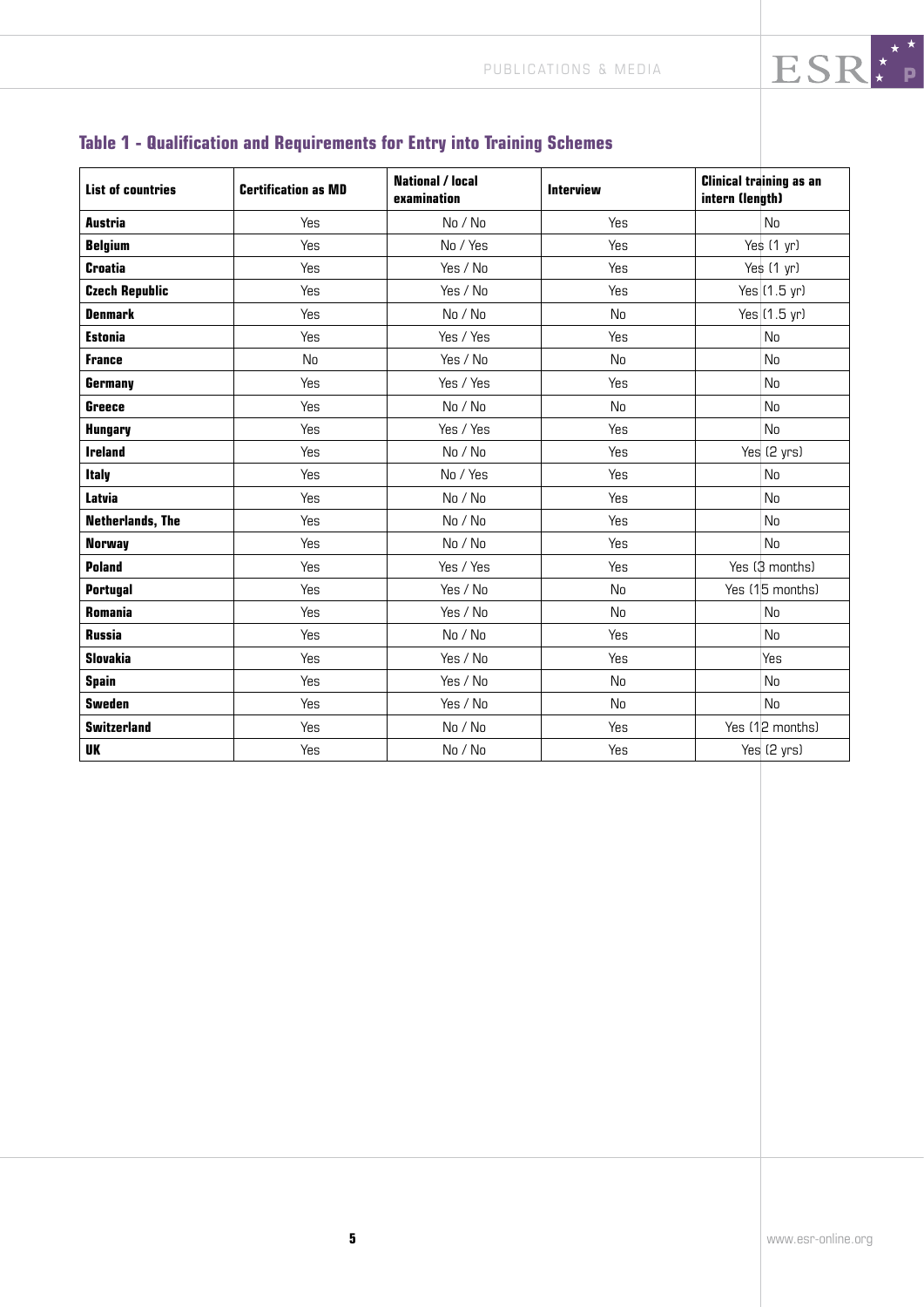

### **Table 2 - Training Scheme Description**

| <b>List of countries</b> | Length (yr) | <b>Rotations in</b><br>modality-driven<br>or organ-based<br>sections (length) | <b>National</b><br>curriculum | Log-book /<br>clinical radiology<br>meetings | <b>Obligatory formal</b><br>teaching<br>(Nb of hours / yr) | <b>On-call responsibility</b><br>(starting time) |
|--------------------------|-------------|-------------------------------------------------------------------------------|-------------------------------|----------------------------------------------|------------------------------------------------------------|--------------------------------------------------|
| Austria                  | 5           | Yes (3-6 months)                                                              | Yes                           | No / Yes                                     | <b>No</b>                                                  | Yes (2 <sup>nd</sup> yr)                         |
| <b>Belgium</b>           | 5           | Yes (6 months)                                                                | Yes                           | Yes / Yes                                    | Yes (130)                                                  | Yes (2 <sup>nd</sup> yr)                         |
| <b>Croatia</b>           | 4           | Yes (3-6 months)                                                              | Yes                           | Yes / Yes                                    | Yes (120)                                                  | No                                               |
| <b>Czech Republic</b>    | 5           | Yes (variable)                                                                | Yes                           | Yes / No                                     | Yes (?)                                                    | No                                               |
| <b>Denmark</b>           | 5           | Yes (6 months)                                                                | Yes                           | Yes / No                                     | Yes (250)                                                  | Yes (2 <sup>nd</sup> yr)                         |
| Estonia                  | 4           | Yes (1-3 months)                                                              | Yes                           | Yes / Yes                                    | Yes (?)                                                    | Yes $(3rd - 4th$ yr)                             |
| France                   | 5*          | Yes (6 months)                                                                | Yes                           | Yes / No                                     | Yes                                                        | Yes (?)                                          |
| <b>Germany</b>           | 5*          | Yes (3-4 months)                                                              | Yes                           | Yes / No                                     | Yes (?)                                                    | Yes (2nd yr)                                     |
| <b>Greece</b>            | 5           | Yes (6 months)                                                                | Yes                           | No / No                                      | No                                                         | Yes (6 months)                                   |
| <b>Hungary</b>           | 5*          | Yes (2-3 months)                                                              | Yes                           | No / No                                      | Yes                                                        | Yes (?)                                          |
| <b>Ireland</b>           | 5           | Yes (variable)                                                                | Yes                           | Yes / Yes                                    | Yes (400)                                                  | Yes (2 <sup>nd</sup> yr)                         |
| <b>Italy</b>             | 4           | Yes (2-4 months)                                                              | No                            | No / No                                      | Yes (150)                                                  | No                                               |
| Latvia                   | 4           | Yes (?)                                                                       | Yes                           | Yes / Yes                                    | Yes                                                        | No                                               |
| <b>Netherlands, The</b>  | 5           | Yes (3 months)                                                                | Yes                           | No / Yes                                     | Yes (90)                                                   | Yes (2 <sup>nd</sup> yr)                         |
| <b>Norway</b>            | 5           | Yes (6 months)                                                                | No                            | No / Yes                                     | Yes (60)                                                   | Yes (2 months)                                   |
| <b>Poland</b>            | 5           | Yes (1-6 months)                                                              | Yes                           | Yes / Yes                                    | Yes (60)                                                   | Yes (3rd yr)                                     |
| <b>Portugal</b>          | 5           | Yes (?)                                                                       | Yes                           | No / No                                      | No                                                         | Yes (2 <sup>nd</sup> yr)                         |
| Romania                  | 5           | Yes (3-6 months)                                                              | Yes                           | Yes / No                                     | Yes (205)                                                  | Yes (4 <sup>th</sup> yr)                         |
| <b>Russia</b>            | 2           | Yes (3-6 months)                                                              | No                            | Yes / Yes                                    | Yes                                                        | Yes (2nd yr)                                     |
| <b>Slovakia</b>          | 5           | Yes (variable<br>length)                                                      | Yes                           | No / No                                      | Yes (50)                                                   | Yes (2 <sup>nd</sup> yr)                         |
| <b>Spain</b>             | 4           | Yes (3-6 months)                                                              | Yes                           | Yes / Yes                                    | No                                                         | Yes (2nd yr)                                     |
| <b>Sweden</b>            | 5           | Yes (3 months)                                                                | Yes                           | Yes / No                                     | No                                                         | Yes (2nd yr)                                     |
| <b>Switzerland</b>       | $5+1^\circ$ | Yes (2-6 months)                                                              | Yes                           | Yes / Yes                                    | Yes                                                        | Yes (3 months)                                   |
| UK                       | 5           | Yes (3-4 months)                                                              | Yes                           | Yes / Yes                                    | Yes (200)                                                  | Yes (3rd yr)                                     |

 $\degree$  One year outside radiology in addition to the  $5^{\text{th}}$  year of training

\* One year outside radiology included within the 5th year of training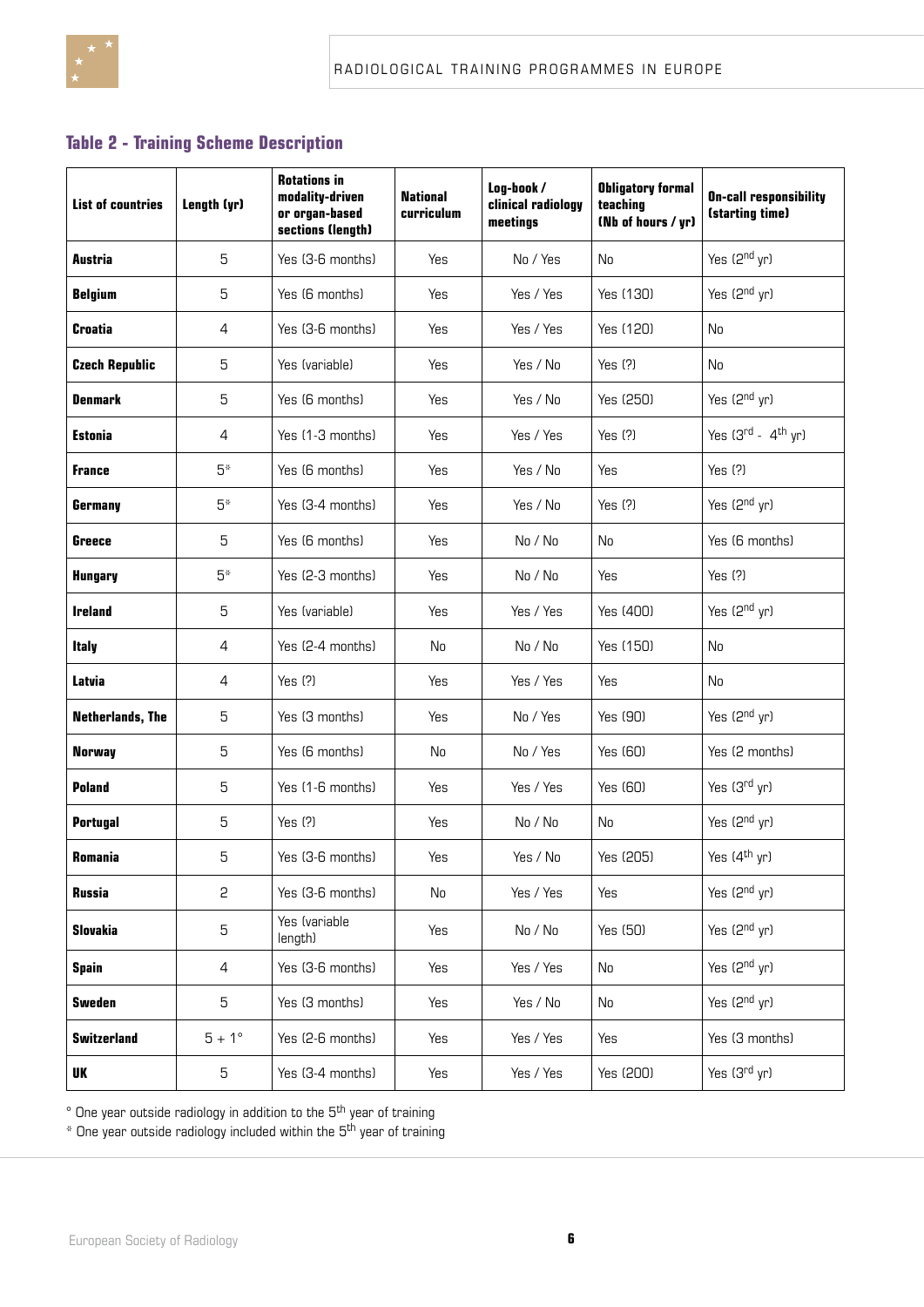| <b>List of countries</b> |            | <b>Final examination</b> | <b>Continuous professional</b><br>evaluation         |                                                                                            |  |
|--------------------------|------------|--------------------------|------------------------------------------------------|--------------------------------------------------------------------------------------------|--|
|                          | Yes / No   | <b>National / Local</b>  | <b>Written /MCO / Oral</b>                           |                                                                                            |  |
| Austria                  | <b>Yes</b> | National (2 x yr)        | W / MCQ / Oral                                       | No                                                                                         |  |
| <b>Belgium</b>           | Yes        | Local (University)       | W / MCQ / Oral                                       | Yes (programme director $\rightarrow$<br>federal licensing committee)                      |  |
| <b>Croatia</b>           | Yes        | Local (University)       | Oral                                                 | No                                                                                         |  |
| <b>Czech Republic</b>    | Yes        | National                 | <b>MCQ</b>                                           | Yes (national level)                                                                       |  |
| <b>Denmark</b>           | No         |                          |                                                      | Yes (after each rotation)                                                                  |  |
| <b>Estonia</b>           | Yes        | National                 | W / MCQ / Oral                                       | Yes (interview with tutor)                                                                 |  |
| <b>France</b>            | No         |                          |                                                      | Yes (end of the first year)                                                                |  |
| Germany                  | Yes        | Regional                 | W / MCQ / Oral                                       | <b>No</b>                                                                                  |  |
| Greece                   | Yes        | Local (University)       | W / MCQ / Oral                                       | No                                                                                         |  |
| <b>Hungary</b>           | Yes        | National                 | MCQ / Oral                                           | Yes (tutor)                                                                                |  |
| <b>Ireland</b>           | Yes        | National                 | W / MCQ / Oral                                       | Yes (end of the first year)                                                                |  |
| <b>Italy</b>             | Yes        | Local (University)       | Oral                                                 | Yes (at the end of each year)                                                              |  |
| Latvia                   | Yes        | Local (University)       | <b>MCQ</b>                                           | Yes (200 credit hours / 5 years)                                                           |  |
| <b>Netherlands, The</b>  | $No*$      |                          | Yes (annual evaluation by the<br>programme director) |                                                                                            |  |
| <b>Norway</b>            | No         |                          |                                                      | Yes (mentors + exams after<br>formal teaching)                                             |  |
| <b>Poland</b>            | Yes        | National                 | MCQ / Oral                                           | Yes                                                                                        |  |
| <b>Portugal</b>          | Yes        | Local (Hospital)         | Oral                                                 | Yes (at the end of each year)                                                              |  |
| <b>Romania</b>           | Yes        | National                 | MCQ / Oral                                           | No                                                                                         |  |
| <b>Russia</b>            | Yes        | National                 | W / Oral                                             | Yes (supervising radiologist /<br>assistant professor/professor                            |  |
| <b>Slovakia</b>          | Yes        | National                 | W / MCQ / Oral                                       | Yes (supervising professor)                                                                |  |
| <b>Spain</b>             | <b>No</b>  |                          |                                                      | Yes (resident tutor)                                                                       |  |
| <b>Sweden</b>            | Yes        | National                 | W / Oral                                             | No                                                                                         |  |
| <b>Switzerland</b>       | Yes        | National                 | W / MCQ / Oral                                       | Yes (evaluation forms)                                                                     |  |
| UK                       | Yes        | National (FRCP)          | W / MCQ / Oral                                       | Yes lassessment at beginning<br>and end of each attachment.<br>Formal annual assessments). |  |

### **Table 3 - Examinations, Appraisal, and Professional Evaluation**

\* National exam exists, but it is not obligatory to pass it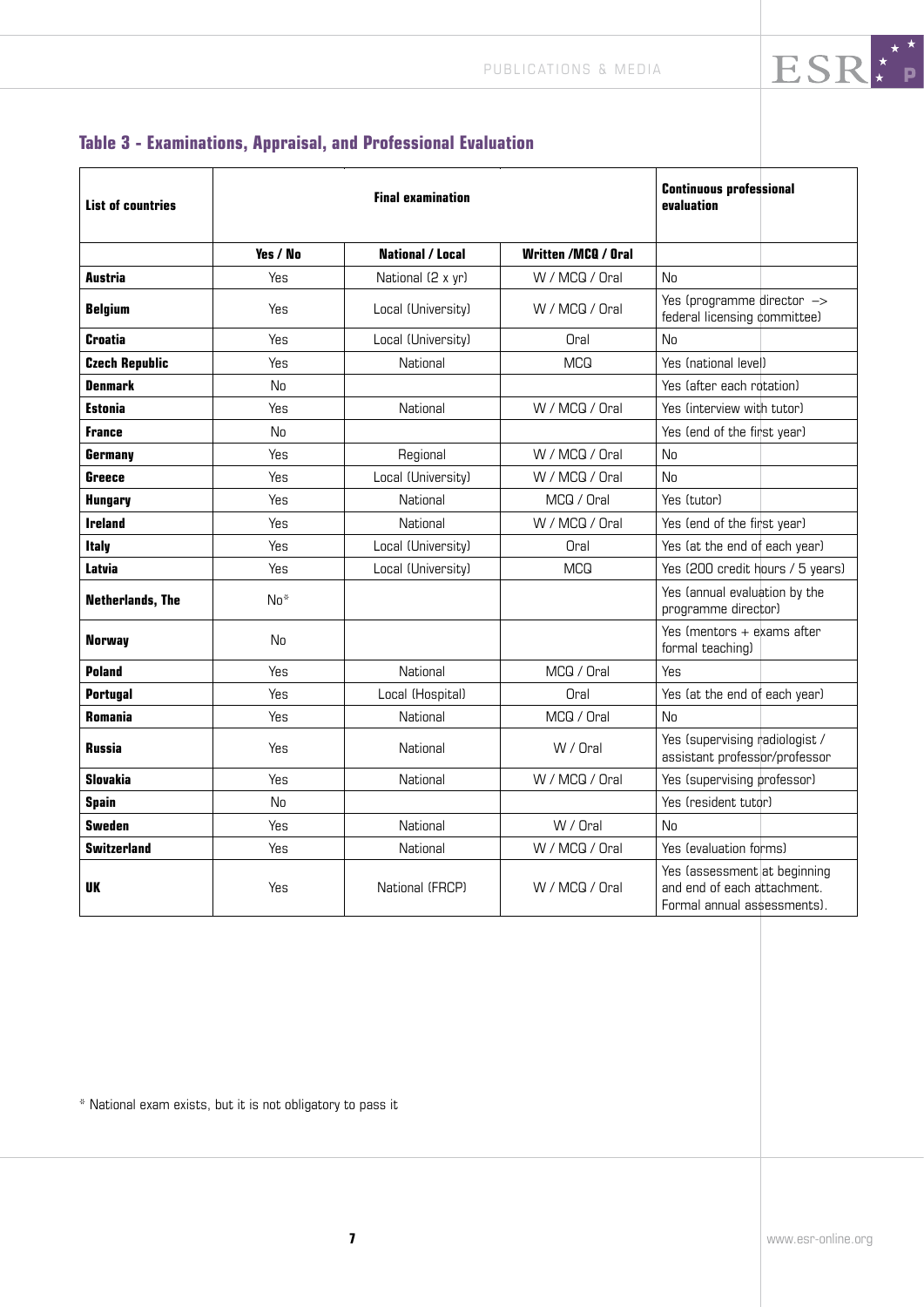

### **Table 4 - Subspecialty**

|                          | <b>Elective attachments or</b><br>fellowship opportunities |                          |               | <b>Recognised subspecialties</b>                                                    | <b>Starting training in a subspecialty</b>                       |                                                                         |
|--------------------------|------------------------------------------------------------|--------------------------|---------------|-------------------------------------------------------------------------------------|------------------------------------------------------------------|-------------------------------------------------------------------------|
| <b>List of countries</b> | Yes / No                                                   | %<br><b>Fellowship</b>   | Yes / No      | List                                                                                | <b>Specific</b><br>training<br>$\boldsymbol{\mathsf{programme}}$ | during general training /<br>after completion                           |
| Austria                  | Yes                                                        | ?                        | Yes           | Neuro, Paed,<br>Intervent                                                           | Yes                                                              | General training (5 <sup>th</sup> yr) / after<br>completion             |
| <b>Belgium</b>           | Yes                                                        | $<$ 30                   | No            | $---$                                                                               | $---$                                                            | A subspecialty training is possible<br>on a voluntary basis             |
| <b>Croatia</b>           | Yes                                                        | ò                        | Yes           | US, Neuroradio,<br>Intervent                                                        | Yes                                                              | After completion                                                        |
| <b>Czech Republic</b>    | No                                                         | $\overline{\phantom{a}}$ | Yes           | Paed, Vascular,<br>Intervent, Neuroradio                                            |                                                                  | During general training                                                 |
| <b>Denmark</b>           | <b>No</b>                                                  | $---$                    | <b>No</b>     | $---$                                                                               | No                                                               | After completion                                                        |
| <b>Estonia</b>           | Yes                                                        | ò                        | <b>No</b>     | $---$                                                                               | --                                                               |                                                                         |
| France                   | Yes                                                        | $10 - 15$                | No            | $---$                                                                               | Yes                                                              | General training and after<br>completion                                |
| Germany                  | Yes                                                        | 90                       | Yes           | Neuroradio, Paed                                                                    | No                                                               | 3rd year of training                                                    |
| <b>Greece</b>            | Yes                                                        | $2-3$                    | <b>No</b>     |                                                                                     | $\overline{\phantom{a}}$                                         | $---$                                                                   |
| <b>Hungary</b>           | No                                                         | $\mathbf{u}$             | Yes           | Neuroradio, Paed                                                                    | Yes                                                              | After completion                                                        |
| <b>Ireland</b>           | Yes                                                        | 100                      | Yes           | Neuroradio, Nuclear<br>med, Intervent,<br>Breast, Paed.<br>Cross-section<br>imaging | Yes                                                              | 3 <sup>rd</sup> year of general training                                |
| <b>Italy</b>             | <b>No</b>                                                  | $---$                    | No            | $\overline{a}$                                                                      | $\overline{\phantom{a}}$                                         | $\overline{a}$                                                          |
| Latvia                   | <b>No</b>                                                  | $\overline{\phantom{m}}$ | Yes           | US                                                                                  | Yes                                                              | 1 <sup>st</sup> year of general training                                |
| <b>Netherlands, The</b>  | Yes                                                        | ?                        | No            | $\overline{\phantom{a}}$                                                            | $\overline{\phantom{a}}$                                         |                                                                         |
| Norway                   | Yes                                                        | Ċ                        | <b>No</b>     | $\overline{\phantom{a}}$                                                            | $\overline{\phantom{m}}$                                         | $\overline{a}$                                                          |
| <b>Poland</b>            | No                                                         | $\overline{\phantom{a}}$ | No            | $\overline{\phantom{a}}$                                                            | $\overline{\phantom{a}}$                                         | $ -$                                                                    |
| <b>Portugal</b>          | No                                                         | $\overline{\phantom{m}}$ | Yes           | Paed, Vascular,<br>Neuroradio                                                       | Yes                                                              | 5 <sup>th</sup> year of general training                                |
| Romania                  | Yes                                                        | Ċ                        | <b>No</b>     | $\overline{\phantom{a}}$                                                            | $\mathbf{u}$                                                     |                                                                         |
| <b>Russia</b>            | Yes                                                        | $5 - 10$                 | Yes           | Paed, US, Intervent,<br>angio, neuroradio                                           | Yes                                                              | After completion                                                        |
| <b>Slovakia</b>          | No                                                         | $\qquad \qquad -$        | No            |                                                                                     | No                                                               | After completion of general<br>radiology                                |
| <b>Spain</b>             | No                                                         | $\overline{\phantom{a}}$ | $\mathsf{No}$ | $-$                                                                                 | $\overline{\phantom{a}}$                                         | --                                                                      |
| <b>Sweden</b>            | No                                                         | $\overline{\phantom{a}}$ | Yes           | Neuroradio, Paed                                                                    | Yes                                                              | $4th - 5th$ years of general training<br>and after completion           |
| <b>Switzerland</b>       | Yes                                                        | 30-45                    | Yes           | Neuroradio, Paed                                                                    | Yes                                                              | 5 <sup>th</sup> year and after general training<br>and after completion |
| UK*                      | Yes                                                        | $5 - 10$                 | Yes*          | All subspecialties                                                                  | Yes                                                              | $4th - 5th$ years of general training                                   |

\* Not recognised for national specialist registration, but for training and practice purposes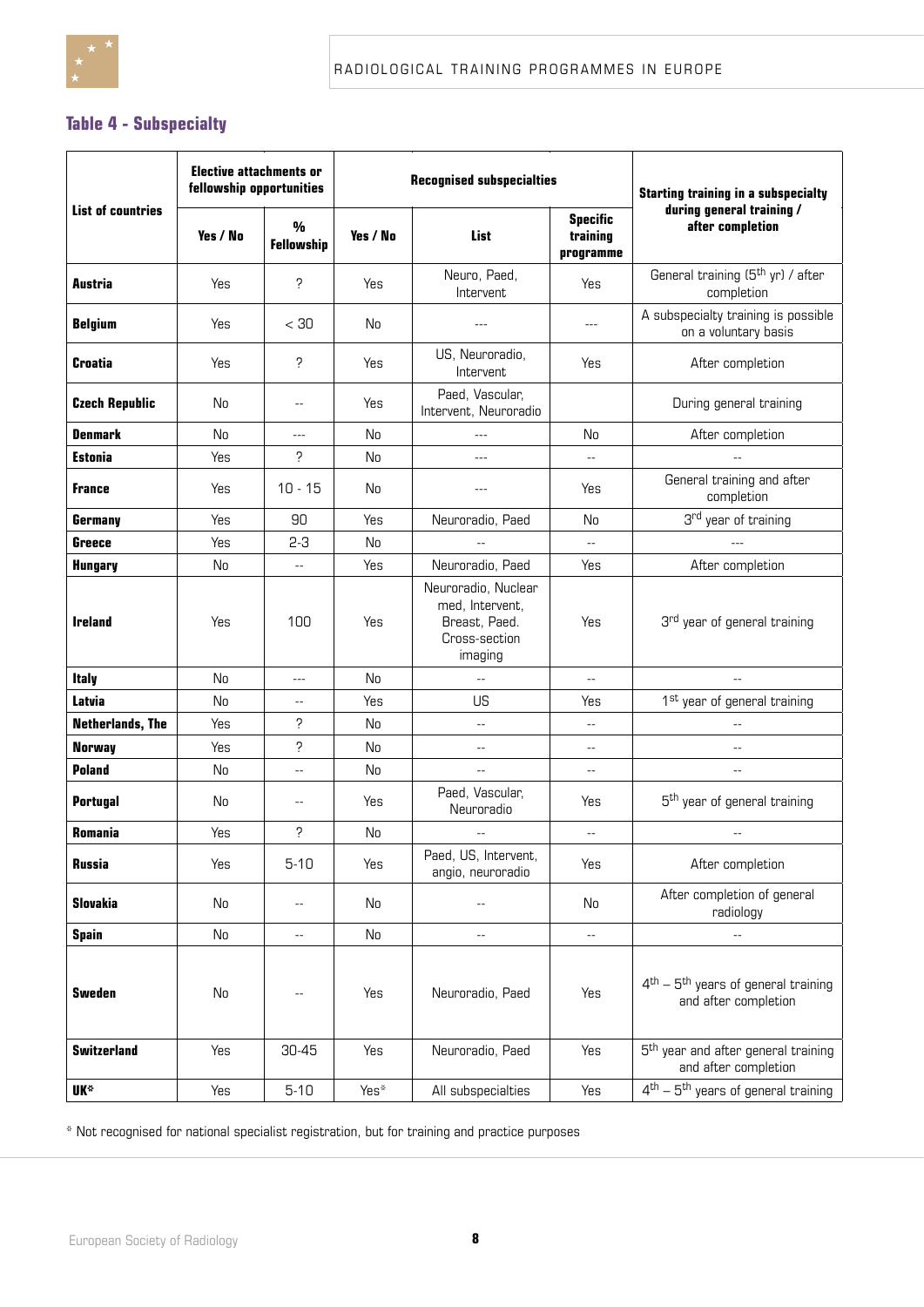# **Table 5 - Number of Radiologists per Country**

| <b>List of countries</b> | <b>Currently working</b> | In training  | <b>Training positions</b><br>available / yr<br><b>Cunfilled training</b><br>places) | % practicing<br>exclusively one<br>subspecialty | % practicing general<br>radiology with a special<br>interest in one or two<br>subspecialties |
|--------------------------|--------------------------|--------------|-------------------------------------------------------------------------------------|-------------------------------------------------|----------------------------------------------------------------------------------------------|
| Austria                  | 920                      | 250          | 35 (no)                                                                             | < 10%                                           | C                                                                                            |
| <b>Belgium</b>           | 1467                     | 205          | $+/- 40$ (yes)                                                                      | $10 - 15$                                       | < 50                                                                                         |
| <b>Croatia</b>           | 380                      | 60           | $~10$ (no)                                                                          | 15                                              | $\sim 50$                                                                                    |
| <b>Czech Republic</b>    | 1300                     | 200          | $?$ (ves)                                                                           | Ċ                                               | Ç                                                                                            |
| <b>Denmark</b>           | 1050                     | 80           | 20 (yes)                                                                            | 20                                              | 50                                                                                           |
| <b>Estonia</b>           | 175                      | 22           | 6-8 (no)                                                                            | ን                                               | 100                                                                                          |
| <b>France</b>            | 7500                     | 450-500      | 120-150 (no)                                                                        | < 10                                            | Ċ                                                                                            |
| Germany                  | 5000                     | ċ            | ? (no)                                                                              | < 10                                            | ?                                                                                            |
| <b>Greece</b>            | 2500                     | 300          | C                                                                                   | 1                                               | 5                                                                                            |
| <b>Hungary</b>           | 1200                     | 300          | 45 (yes)                                                                            | 0.5                                             | 15                                                                                           |
| <b>Ireland</b>           | 180                      | 75           | $15$ (no)                                                                           | 12                                              | 60                                                                                           |
| <b>Italy</b>             | 9000                     | 1760         | 450 (no)                                                                            | 20                                              | 40                                                                                           |
| Latvia                   | 250                      | 23           | $3$ (no)                                                                            | 10                                              | 90                                                                                           |
| <b>Netherlands, The</b>  | ~1000                    | $~180 - 200$ | $+/- 40$ (no)                                                                       | < 5                                             | ò.                                                                                           |
| <b>Norway</b>            | 430                      | 170          | 20 (yes)                                                                            | 10                                              | 10                                                                                           |
| <b>Poland</b>            | 3000                     | 600          | 277                                                                                 | 10                                              | 20-30                                                                                        |
| <b>Portugal</b>          | 1000                     | Ċ            | $?$ (yes)                                                                           | ?                                               | Ç                                                                                            |
| <b>Romania</b>           | ~1000                    | ~1200        | ? (no)                                                                              | ۶                                               | ~10                                                                                          |
| <b>Russia</b>            | 16000                    | ċ            | $?$ (yes)                                                                           | Ċ                                               | ?                                                                                            |
| <b>Slovakia</b>          | 380                      | 230          | <b>No</b>                                                                           | $3-5$                                           | 10                                                                                           |
| <b>Spain</b>             | ~12500                   | 720-750      | 200 (no)                                                                            | ~12                                             | 50                                                                                           |
| <b>Sweden</b>            | 1200                     | 200          | $\sim$ 50 (yes)                                                                     | Ċ.                                              | Very common                                                                                  |
| <b>Switzerland</b>       | 670                      | 171          | $\sim$ 35 (yes)                                                                     | < 5                                             | ~175                                                                                         |
| <b>UK</b>                | 2161                     | 1118         | $200$ (no)                                                                          | < 10                                            | 70                                                                                           |